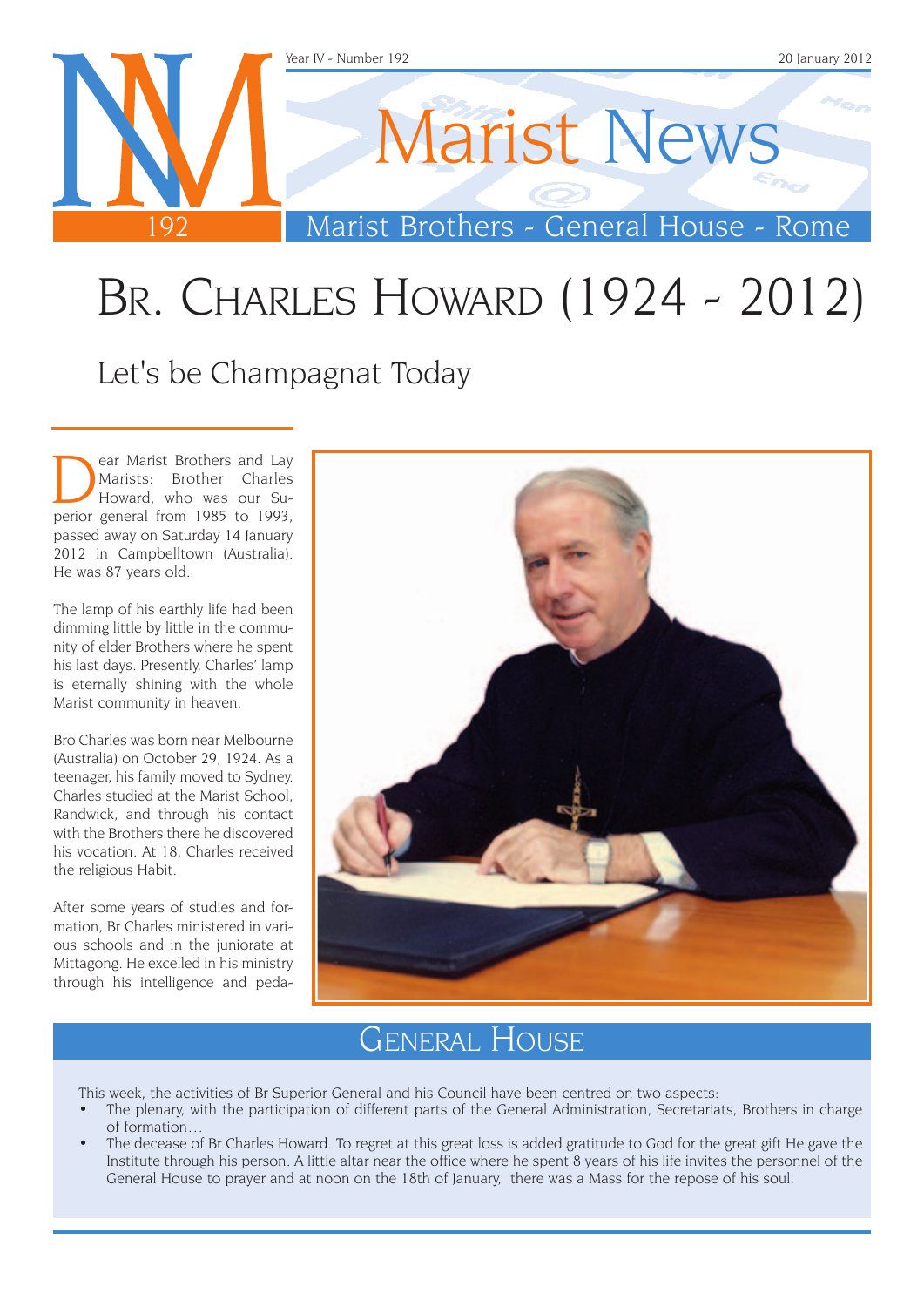gogical know how. In 1961 he was sent to France to complete his religious formation. Returning to his country, he was appointed headmaster of St Joseph's College, Sydney, a big centre with 1000 boarding-students. Charles proved to be a good leader with serenity, consultation, humor and compassion. In 1968 he pursued studies in catechetics at Louvain, Belgium. Subsequently, he went to Dublin, Ireland, for further studies in psychology.

In 1972, at 48 years of age, Br Charles was appointed Provincial. During this challenging post-Vatican II period he gave priority to pastoral work.

In 1968 he participated at the General Chapter as delegate; in 1976 he did so as Provincial. It was during this Chapter that Br Basilio Rueda was re-elected as Superior General. Br Charles was elected General Councilor. During the next 9 years, Br Charles had the chance to visit the Marist world. He was touched particularly by issues and implications arising from the call to social iustice

#### At the General Chapter of

1985, Br Charles was elected Superior General. Together with Br Benito Arbués, Vicar general, and the other Councilors, they determined the main priorities for their ministry leading the Institute. These priorities are beautifully reflected in the Circulars Br Charles wrote:

1. The new Constitutions, adapted to the Council requirements, were approved. Br. Charles encouraged the Brothers to pray them, love them, and live them. (Circular Our new Constitutions, 1986)

2. Vocations- Based on a serious theological foundation, Bro Charles encouraged Brothers and communities to commit themselves to vocation promotion, a field in which we are all responsible. (Circular Vocations, 1987). 3. Discernment was, for Bro Charles, a key attitude in the process of decisiontaking, in our personal relationship with the Lord and in our personal growing. He invited all to personal and community discernment and promoted the Review of the Day. (Circular Discernment, 1988).

4. Meeting Champagnat. Since his youth Bro Charles felt attracted by the personality of the Founder and that experience consistently evolved in him. He began to see him as leader, friend, companion, and father. Based on his own experience, Br Charles challenged his Brothers to get closer to Marcellin especially during the 200th anniversary of his birth. He invited all of us to be Champagnat today. (Circular The Founder challenges his Brothers, 1989).

charism and mission to the world of lay people. He launched and promoted the Champagnat Movement of the Marist Family. (Circular The Champagnat Movement of the Marist Family, 1991).

8. Marist Apostolic Spirituality. In Br Charles there had always been an inner desire to unify and harmonize his own life and the life of his brothers. His response to this desire emerged through a deepening of Marist Apostolic Spirituality, a deepening that encompassed consecration and mission, prayer life and community life. (Circular Marist Apostolic Spirituality, 1992 y 1993).

Major undertakings for Br Charles dur-

ing his mandate included the creation of the International Finance Commission, the new Marist presence in Eastern Europe and the establishment of international scholasticates for Africa (MIC) and for Asia (MAPAC). Charles paid a visit to our Brothers in China and also participated in the Synod Pastores dabo vobis.

After his Generalate was over, Br Charles, then 69, was still strong and dynamic. He spent years in two novitiates: Kutama (Africa) and Lomeri (Pa-

cific). He was the delegate Visitor for the Sector of India. When his memory started to fail, he came back to his Province living in different communities. Finally, he went to Campbelltown, where he had been receiving medical care until his death.

I invite all the Marists of Champagnat to join me in a thanksgiving to God for the marvelous gift of Br Charles' life and vocation. He coined the expression "To be Champagnat today". And this is what he really was for all of us; a heartfelt Marist, a truly genuine son of Champagnat.

May this faithful Little Brother of Mary rest in the peace of the Lord!

Br. Emili Turú - Superior general

 $\mathcal{L}_\text{max}$ 





5. Hope. At the end of the Champagnat Year, celebrated throughout the Institute, Br Charles launched a message of hope to all the Brothers. Addressing the big changes affecting our society, Br Charles unmasked false interpretations of hope and encouraged the Institute to live a genuine hope with serenity, audacity, patience and creativity. (Circular Sowers of hope, 1990).

6. Love for the poor. The issues of social justice were very much at the heart of Br Charles. He struggled to share his passion with the whole Institute out of fidelity to Champagnat and to our charism. During his mandate he established an international commission to deal with these topics. (Circular An urgent appeal: Sollicitudo Rei Socialis, 1990).

7. Laity. Br. Charles referred to our time as the era of Laity. Therefore he fostered the openness of the Marist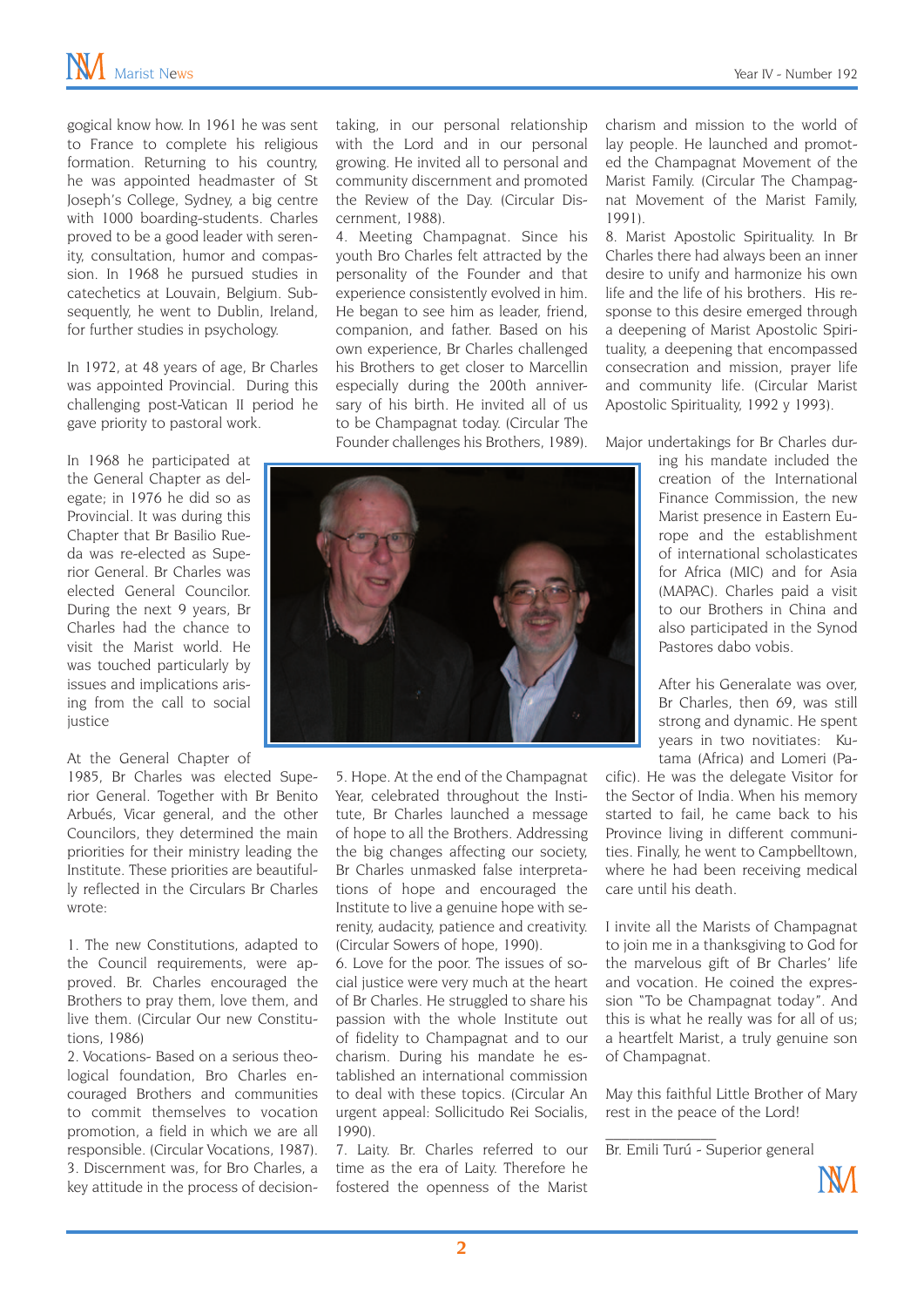## LET'S BE CHAMPAGNAT TODAY

"Our Institute, a gift of the Holy Spirit to the Church, is a grace forever relevant to the world."

The following text was written by Br Charles Howard in 1989 as an introduction to the FMS Message. It was on the occasion of a double and exceptional anniversary of Champagnat, the bicentenary of his birth and the 150th anniversary of his death. We are reproducing the text here as a concrete representation of the thinking which characterized the mission of Br Charles as Superior General of the Institute.

All of this is very encouraging.<br>However, we all know that there<br>is a sense in which the most<br>signifi-cant celebration will take place However, we all know that there is a sense in which the most signifi¬cant celebration will take place within the heart of each one of us, his Brothers.

For that reason, personal and community reflection and prayer will be of utmost importance for us all. As a starting point for our reflection we could take this sentence from Article 164 of the Constitutions:

"Our Institute, a gift of the Holy Spirit to the Church, is a grace forever relevant to the world."

We know that, led by the Spirit, Marcellin was seized by the love that Jesus and Mary had for him and for others. This was the wellspring of his spirituality and his apostolic energy, and out of these has flowed the distinctive character of our Institute. What we have inherited from him is not something just,for ourselves. It is a gift of the Spirit to the Church, for the building up of the whole People of God. And this gift of the Spirit is a pre-sent day reality entrusted to us Marist Brothers of today. I am not referring here to a par-

Requiem Mass for Brother Charles

Australia, 24 January 2012

The Requiem Mass for Br Charles Howard will be webcast live from 10:45 AM on 24th January, 2012. The webcast will be available on demand for 3 months following the requiem. Please follow this link to view the webcast: http://player. streamcast.com.au/node/422/view.

ticular talent or expertise for running schools which is very obvious with us after the many years of ac-cumulated experience that we have. No, I am talking about something much deeper and richer than that. What I am discussing is a grace, a gift of the Spirit to Marcellin, and then to his Brothers right down to our own time, a gift which embraces a particular spirituality, a distinctive spirit and an apostolic orientation to the Christian education of the young, especially those most in need. This gift is just as real for each one of us as it was for Champagnat and our response is to live it, to develop it and to share it.

One of my favourite hymns is "La Familia Marista" composed by a group of Spanish Brothers and recently translated into French. There are people who know that I enjoy it and who sometimes sing it to give me pleasure. At the Centenary Celebrations in Madrid in 1986 there was a dinner for Brothers, parents, ex-students, friends and teachers and I think there were 1400 people pre-sent. Towards the end of the dinner I was asked to say a few words and at the end of my short speech I told the group that I had a special favour to ask of them. There was a hush, and then I told them that I would like to take away with me a special memory, the memory of the whole 1400 singing "La Familia Marista". And they did, and it remains a special memory for me:

"Tis not for us to turn away from work entrusted for this day. Marcellin must live in other parts, in our strong arms

The Requiem Mass for Brother Charles will be celebrated at St Joseph's College, Hunters Hill on Tuesday 24 January. The chief celebrant will be the President of the Australian Catholic Bishops Conference, the Most Reverend he Requiem Mass for Brother Charles will be celebrated at St Joseph's College, Hunters Hill on Tuesday 24 January. The chief celebrant will be the President of the Australian Catholic Bishops Conference, the Most Rever-The eulogist will be former Superior General, Brother Seán Sammon, from New York. The current Superior General, Brother Emili Turú, will also travel from Rome to take part.